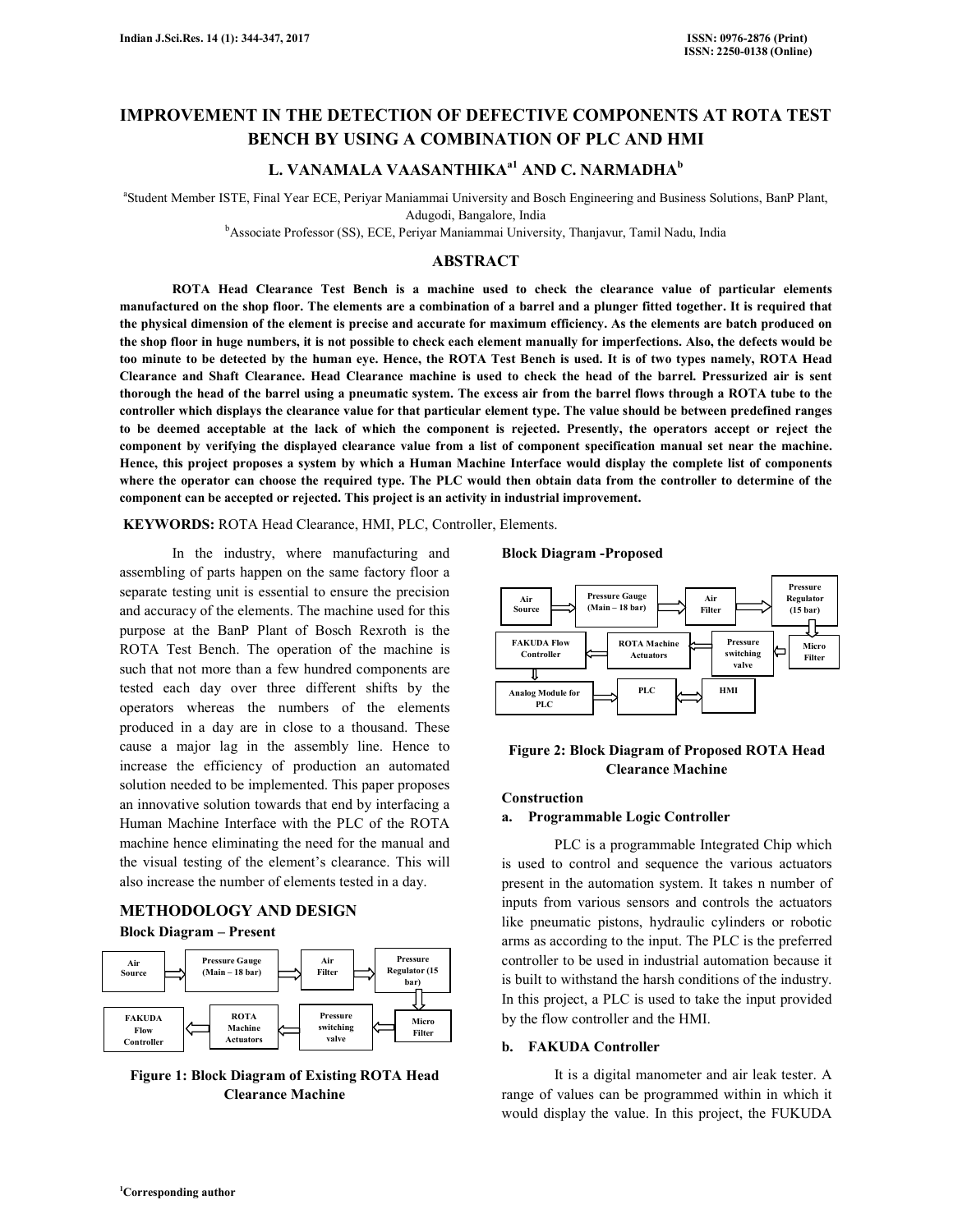controller is used to display the value of excess air from the barrel which is displayed in terms of cc. The air is passed to the controller from the clamping cylinder by using a ROTA tube. This controller is to be connected to an analog module which would be interfaced with the PLC.

#### **c. Analog Module**

 Analog input modules facilitate connection of the controller to the analog signals of a process. They are suitable for connecting analog sensors such as voltage and current sensors, thermocouples, resistors and resistance thermometers as well as analog actuators. The use of analog input/output modules provides the user with the following advantages. Since almost any combination of modules is possible, the number of inputs/outputs can be matched to suit the task in hand. Superfluous investments no longer exist. A variety of input/output ranges and high resolution facilitate connection of a multitude of analog sensors and actuators

#### **d. Human Machine Interface**

The Human Machine Interface (HMI) includes the electronics required to signal and control the state of industrial automation equipment. These interface products can range from a basic LED status indicator to a 20-inch TFT panel with touch screen interface. HMI applications require mechanical robustness and resistance to water, dust, moisture, a wide range of temperatures, and, in some environments, secure communication. The HMI used in this project is Rexroth VCP02. There are various versions of HMI ranging from version 02 to 25. However, for this application, version 05 is sufficient.

### **REVIEW OF LITERATURE**

 As machines get larger and scientific applications advance, it is more and more imperative to fully utilize high performance computing (HPC) capability. The complexity and changing landscape of parallel computers may lead to users being unable or unsure how to achieve optimal performance from their applications and fully utilize their HPC resources [1]. Integration, flexibility and intellectualized are trends for current manufacturing system. The flexibility and intellectualized of process structure and process control in product manufacturing are getting more and more important and complex [1] [5]. In many industrial applications the plant characteristic can typically be described by nonlinear differential equations. Thus we are dealing with nonlinear systems. There exist many modern methods in control theory for the control of nonlinear systems. Programmable logic controllers (PLCs) have been used for many decades for standard control in industrial and factory environments. Over the years, PLCs have become computational efficient and powerful, and a robust platform with applications beyond the standard control and factory automation. Due to the new advanced PLC's features and computational power, they are ideal platforms for exploring advanced modelling and control methods [2] [3]. Pneumatic systems are highly complex nonlinear systems. So, pressure p, density and flow velocity c are coupled. Also temperature and other environmental influences affecting this thermodynamic state vary [3]. Hence to derive maximum utility out of the said pneumatic testing machine an automated method is required which would take into account the physical dimensions of the element being tested and also increase the efficiency of the overall production process of which the element testing is a vital part. Advances in the areas of computer interfaces, intelligent systems, smart appliances, and robotics, combined with new applications have resulted in the introduction of such systems. This embodies human-computer interactions, human-machine interactions which are achieved by a Human Machine Interface [4].

### **TOOLS OF DATA COLLECTION**

 To collect data for the literature survey, the complete working of the ROTA Head clearance machine was studied. This was done to ensure the creation of an optimal solution which would enable the machine to function more efficiently and also reduce the pressure on the operators. The Test bench comprises of a fabricated base on which fixture is mounted. In this test bench elements i.e. plunger/barrel assemblies, can be tested. DRAGGER pressure regulator with dial indicator is provided to set the specified test pressure for Head clearance checking. For the testing, pure and dry air at specified test pressure of 10 bars or 15 bar depending upon the type of component is passed through the elements by manually operating the pneumatic valve. The leakage air is led to the FUKUDA METER for measurement through a ROTA tube. The clearance value is displayed on the controller's segmented display. This value should be within the specified limits defined for this particular type of component the validity of which is verified by the operator who cross-checks the displayed value with the values given in the manual. The drawback with the present system is that it is time consuming to check the values for the component from the manual everytime a component is tested. It is impossible for the operator to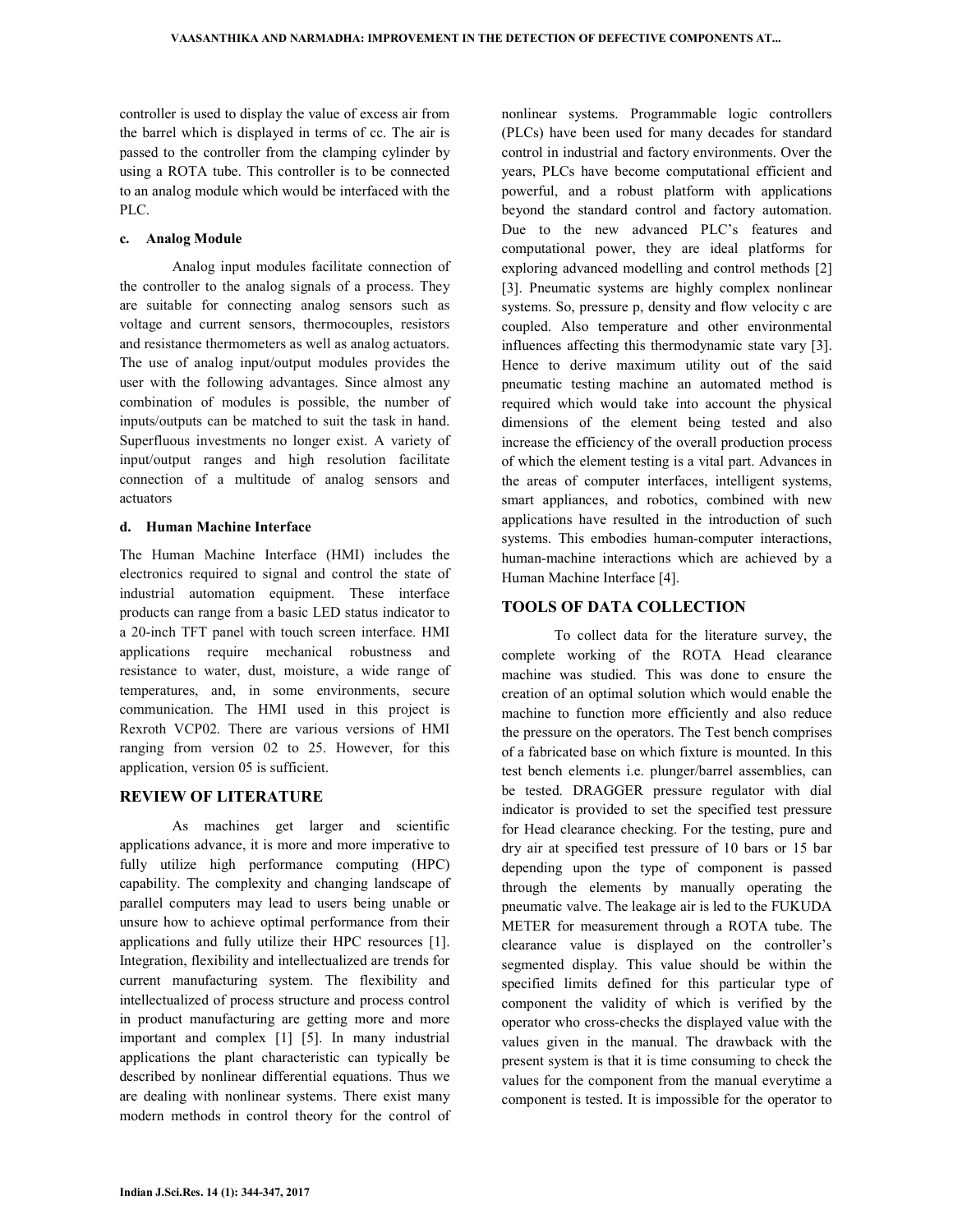remember the clearance values for all 800 components. Also, there is the possibility of human error. To overcome all these problems a new method had to be implements to automatically check the clearance value of the component. There were three ways in which this could be achieved.

- To completely check the value using a software program.
- To use a specified controller to check the value
- To use a combination of PLC and HMI to check the value.

 In the first method, the creation of the software program necessitates outsourcing the cost of which would be around Rs. 4, 00,000/- In the second method, the use of controller would significantly reduce cost, however, the controller's memory is limited to the storage of 50 programs. As the no of components to be checked is 800 it is not possible to use the controller. In the third method, the combination of PLC and HMI cost is much less compared to the first method and can also easily store 800 different programs. Hence this method is to be implemented.

### **DATA ANALYSIS AND INTERPRETATION**

**Table 1: Sample elements and required testing details** 

| Element    | <b>Head Clearance</b> | Angle    |                 |  |  |  |  |
|------------|-----------------------|----------|-----------------|--|--|--|--|
| (NO.)      | Min                   | Max      | $(\text{deg.})$ |  |  |  |  |
|            | (cc/min)              | (cc/min) |                 |  |  |  |  |
| 1418301001 | 30                    | 150      | 180             |  |  |  |  |
| 2418303002 | 30                    | 150      | 217             |  |  |  |  |
| 3408455008 | 50                    | 150      | 119             |  |  |  |  |
| 9412038419 | 80                    | 250      | 80              |  |  |  |  |
| F002B10104 | 10                    | 90       | 322             |  |  |  |  |

| Table 2: Clearance Value and corresponding voltage |  |  |  |  |  |  |
|----------------------------------------------------|--|--|--|--|--|--|
|----------------------------------------------------|--|--|--|--|--|--|

| <b>FAKUDA</b>             | Voltage | <b>O/P</b> from Analog |
|---------------------------|---------|------------------------|
| <b>Controller Reading</b> | (V)     | <b>Module</b>          |
|                           |         | 0                      |
| 200                       | 0.111   | 325                    |
| 500                       | 0.277   | 660                    |
| 700                       | 0.388   | 980                    |
| 800                       | 0.444   | 1110                   |
| 1000                      | 0.555   | 1575                   |
| 1200                      | 0.666   | 1865                   |
| 1400                      | 0.777   | 2000                   |
| 1500                      | 0.833   | 2250                   |
| 1700                      | 0.944   | 2800                   |
| 1800                      |         | 3000                   |

#### **FLOW CHART OF PROPOSED SYSTEM**



**Figure 3: Flow Chart of the proposed system**

## **HARDWARE AND SOFTWARE Firmware**

 A programmable logic controller (PLC) is a digital computer used for automation of electromechanical processes, such as control of machinery on factory assembly lines, control of amusement rides, or control of lighting fixtures. PLCs are designed for multiple arrangements of digital and analog inputs and outputs, extended temperature ranges, immunity to electrical noise, and resistance to vibration and impact. Programs to control machine operation are typically stored in battery-backed-up or non-volatile memory. A PLC is an example of a "hard" realtime system since output results must be produced in response to input conditions within a limited time, otherwise unintended operation will result.

#### **IndraControl L10 of Bosch Rexroth**

 The new IndraLogic XLC (extended Logic Control) PLC system implements the latest PLC technology to provide substantial advantages for the intelligent automation of production tools and systems.

 IndraWorks software offers a full integration of all necessary tools and a noticeable reduction in the engineering process chain. Object-oriented language extensions in programming enhance the quality of user programs through simplified modularization and accelerate the generation of machine variants.

 Scaling and open design of the IndraControl device families are the basis for flexible and application-oriented solutions in central or distributed control topologies. The universal, open real-time